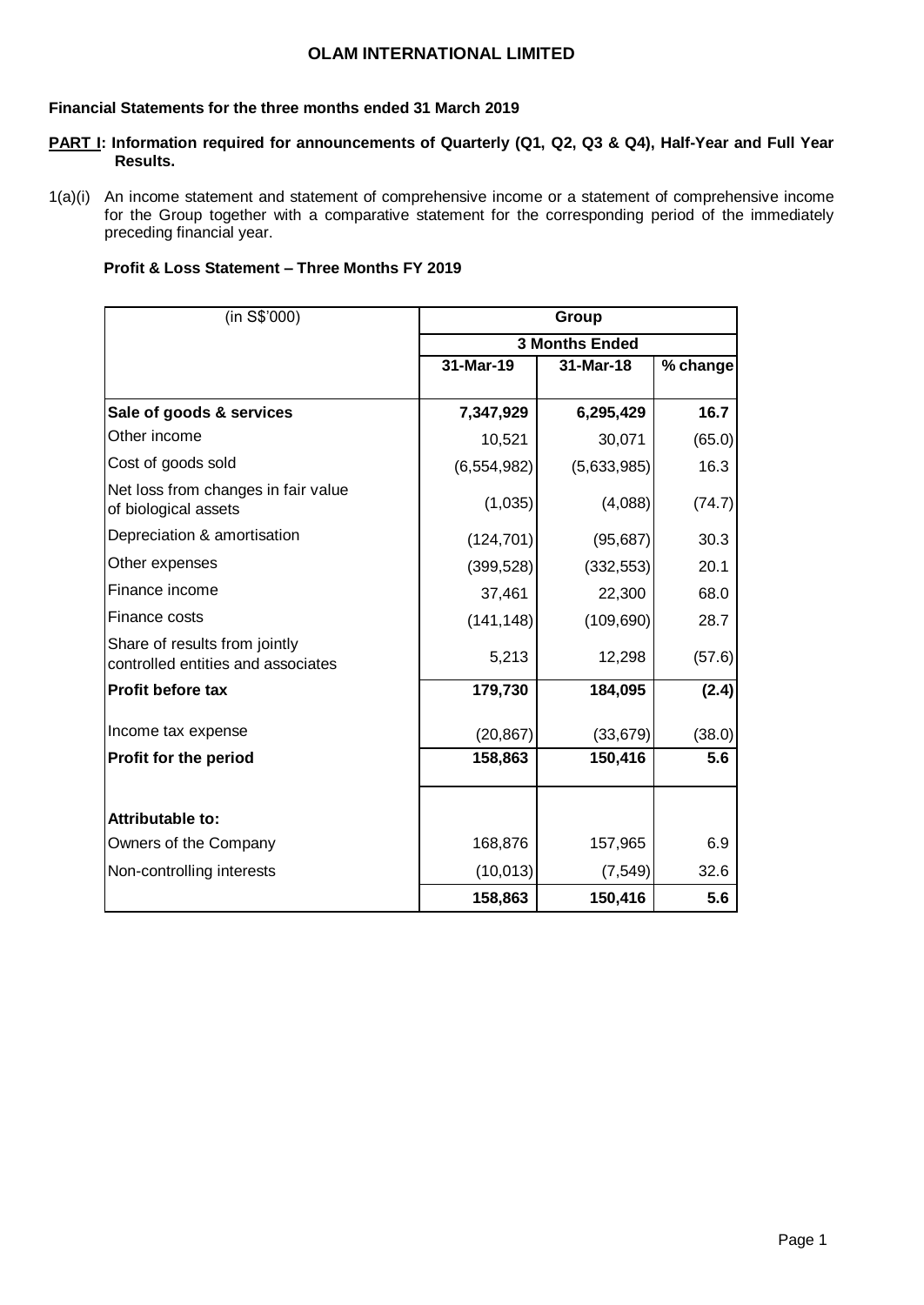1(a)(ii) A statement of comprehensive income for the ("Group") - Olam International Limited ("Company") and its subsidiaries together with a comparative statement for the corresponding period of the immediately preceding financial year.

|                                                                                      | Group                 |            |
|--------------------------------------------------------------------------------------|-----------------------|------------|
| (in S\$'000)                                                                         | <b>3 Months Ended</b> |            |
|                                                                                      | 31-Mar-19             | 31-Mar-18  |
| Profit for the period                                                                | 158,863               | 150,416    |
| <b>Other Comprehensive Income:</b>                                                   |                       |            |
| Net loss on fair value changes during the period                                     | (17, 319)             | (52, 410)  |
| Recognised in the profit and loss account on<br>occurrence of hedged transactions    | (20, 511)             | (3,869)    |
| Foreign currency translation adjustment                                              | (15,094)              | (88, 554)  |
| Share of other comprehensive income of jointly<br>controlled entities and associates | (7, 716)              | 11,410     |
| Other comprehensive income                                                           | (60, 640)             | (133, 423) |
| <b>Total comprehensive income</b>                                                    | 98,223                | 16,993     |
| Attributable to:                                                                     |                       |            |
| Owners of the Company                                                                | 108,966               | 26,157     |
| Non-controlling interests                                                            | (10, 743)             | (9, 164)   |
|                                                                                      | 98,223                | 16,993     |

## **Statement of Comprehensive Income – Three Months FY 2019**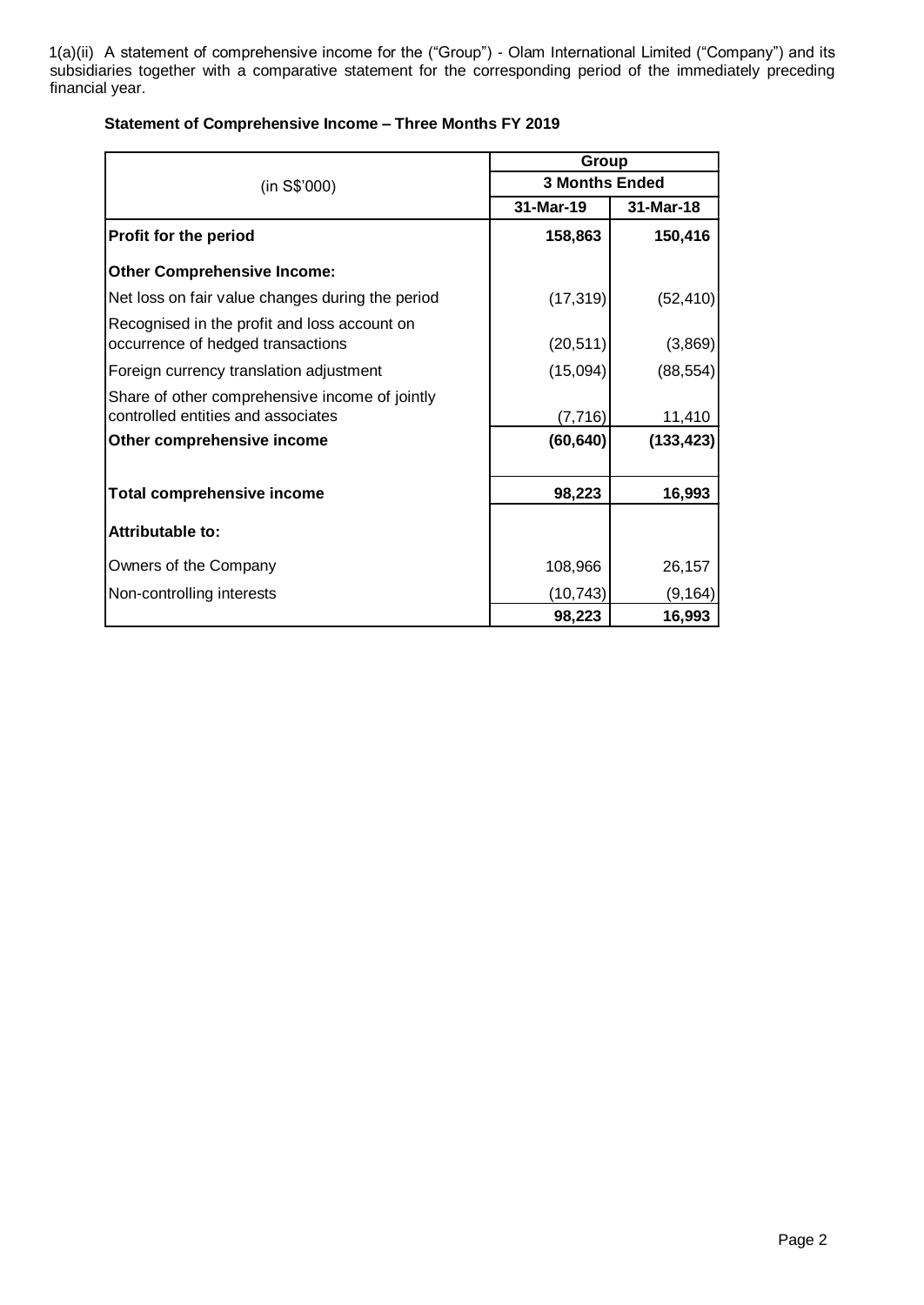1(b)(i) A statement of financial position (for the Issuer and Group), together with a comparative statement as at the end of the immediately preceding financial year.

# **Statement of financial position as at 31 March 2019**

|                                              | Group          |              | Company       |               |  |  |
|----------------------------------------------|----------------|--------------|---------------|---------------|--|--|
| (in S\$'000)                                 | 31-Mar-19      | 31-Dec-18    | 31-Mar-19     | 31-Dec-18     |  |  |
| <b>Non-current assets</b>                    |                |              |               |               |  |  |
| Property, plant and equipment                | 5,806,244      | 5,809,948    | 11,311        | 10,722        |  |  |
| Right-of-use assets                          | 692,558        |              | 28,998        |               |  |  |
| Intangible assets                            | 1,188,646      | 1,199,912    | 289,701       | 290,058       |  |  |
| <b>Biological assets</b>                     | 663,869        | 511,931      |               |               |  |  |
| Investment in subsidiary companies           |                |              | 7,051,067     | 7,001,031     |  |  |
| Interests in jointly controlled entities and |                |              |               |               |  |  |
| associates                                   | 686,553        | 691,692      | 441,164       | 439,099       |  |  |
| Long term investment                         | 133,313        | 135,777      | 133,313       | 135,777       |  |  |
| Deferred tax assets                          | 159,667        | 166,785      |               |               |  |  |
| Other non-current assets                     | 32,548         | 27,786       |               |               |  |  |
|                                              | 9,363,398      | 8,543,831    | 7,955,554     | 7,876,687     |  |  |
| <b>Current assets</b>                        |                |              |               |               |  |  |
| Amounts due from subsidiary companies        |                |              | 4,789,704     | 3,988,713     |  |  |
| Trade receivables                            | 2,539,861      | 2,435,168    | 1,309,485     | 1,307,958     |  |  |
| Inventories                                  | 6,584,888      | 6,468,157    | 1,923,221     | 1,608,225     |  |  |
| Advance payments to suppliers                | 983,549        | 805,472      | 74,152        | 44,457        |  |  |
| Advance payments to subsidiary companies     |                |              | 708,821       | 1,816,605     |  |  |
| Cash and short-term fixed deposits           | 2,424,000      | 2,480,374    | 936,570       | 891,379       |  |  |
| Derivative financial instruments             | 1,568,168      | 1,835,043    | 1,167,136     | 1,317,899     |  |  |
| Other current assets                         | 990,465        | 878,772      | 206,559       | 205,968       |  |  |
|                                              | 15,090,931     | 14,902,986   | 11,115,648    | 11,181,204    |  |  |
| <b>Current liabilities</b>                   |                |              |               |               |  |  |
| Trade payables and accruals                  | (4, 415, 422)  | (3,633,860)  | (3,035,831)   | (2,352,435)   |  |  |
| Margin accounts with brokers                 | (33, 212)      | (121, 017)   | (98, 373)     | (168, 499)    |  |  |
| Borrowings                                   | (5,768,086)    | (4,766,411)  | (3,476,221)   | (2,891,457)   |  |  |
| Lease liabilities                            | (70, 756)      | (10, 710)    | (12, 175)     |               |  |  |
| Derivative financial instruments             | (741, 937)     | (928, 631)   | (534, 034)    | (688, 823)    |  |  |
| Provision for taxation                       | (173,066)      | (151, 994)   | (34, 879)     | (26, 954)     |  |  |
| Other current liabilities                    | (513, 705)     | (456, 399)   | (83, 116)     | (100, 003)    |  |  |
|                                              | (11, 716, 184) | (10,069,022) | (7, 274, 629) | (6, 228, 171) |  |  |
|                                              |                |              |               |               |  |  |
| <b>Net current assets</b>                    | 3,374,747      | 4,833,964    | 3,841,019     | 4,953,033     |  |  |
| <b>Non-current liabilities</b>               |                |              |               |               |  |  |
| Deferred tax liabilities                     | (408, 319)     | (422, 625)   | (1,608)       | (2,957)       |  |  |
| <b>Borrowings</b>                            | (5, 137, 713)  | (6,407,718)  | (3,063,048)   | (4, 478, 115) |  |  |
| Lease liabilities                            | (625, 105)     | (83, 396)    | (19, 201)     |               |  |  |
|                                              | (6, 171, 137)  | (6,913,739)  | (3,083,857)   | (4,481,072)   |  |  |
|                                              |                |              |               |               |  |  |
| <b>Net assets</b>                            | 6,567,008      | 6,464,056    | 8,712,716     | 8,348,648     |  |  |
| Equity attributable to owners of the         |                |              |               |               |  |  |
| Company                                      |                |              |               |               |  |  |
| Share capital                                | 3,748,994      | 3,748,994    | 3,748,994     | 3,748,994     |  |  |
| <b>Treasury shares</b>                       | (166, 280)     | (166, 280)   | (166, 280)    | (166, 280)    |  |  |
| Capital securities                           | 1,031,888      | 1,046,406    | 1,031,888     | 1,046,406     |  |  |
| Reserves                                     | 1,797,923      | 1,696,246    | 4,098,114     | 3,719,528     |  |  |
|                                              | 6,412,525      | 6,325,366    | 8,712,716     | 8,348,648     |  |  |
| Non-controlling interests                    | 154,483        | 138,690      |               |               |  |  |
| <b>Total equity</b>                          | 6,567,008      | 6,464,056    | 8,712,716     | 8,348,648     |  |  |
|                                              |                |              |               |               |  |  |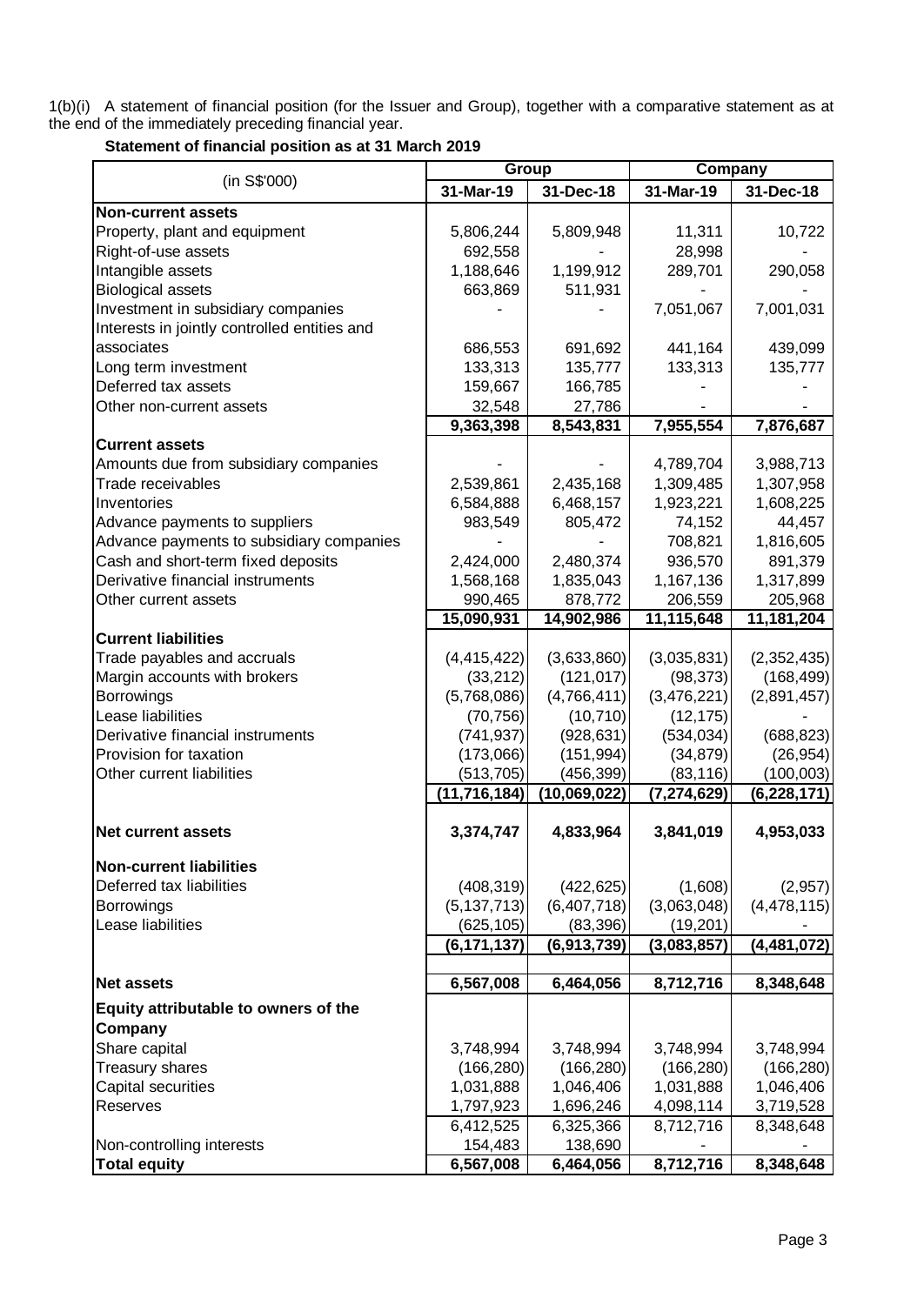1(b)(ii) Aggregate amount of Group's borrowings and debt securities.

# **Amounts repayable in one year or less or on demand**

|                   | 31-Mar-19      |              | 31-Dec-18      |                  |
|-------------------|----------------|--------------|----------------|------------------|
|                   | <b>Secured</b> | Unsecured    | <b>Secured</b> | <b>Unsecured</b> |
|                   | (in S\$'000)   | (in S\$'000) | (in S\$'000)   | (in S\$'000)     |
| Overdrafts        | ٠              | 61,673       |                | 84,161           |
| Loans             | 84,279         | 4,210,601    | 74,627         | 3,858,156        |
| Medium term notes | ٠              | 1,411,533    | ۰              | 749,467          |
| Lease liabilities | ٠              | 70,756       |                | 10,710           |
| Total             | 84,279         | 5,754,563    | 74,627         | 4,702,494        |

**Amounts repayable after one year**

|                                  | 31-Mar-19      |                  | 31-Dec-18      |                  |  |  |
|----------------------------------|----------------|------------------|----------------|------------------|--|--|
|                                  | <b>Secured</b> | <b>Unsecured</b> | <b>Secured</b> | <b>Unsecured</b> |  |  |
|                                  | (in S\$'000)   | (in S\$'000)     | (in S\$'000)   | (in S\$'000)     |  |  |
| Medium / long term loans         | 90,437         | 2,159,522        | 88,632         | 2,753,687        |  |  |
| Medium term notes                |                | 2,544,842        |                | 3,220,467        |  |  |
| <b>Bonds</b>                     |                | 337,335          | ٠              | 339,064          |  |  |
| Long term loans from third party |                | 5,577            | ۰              | 5,868            |  |  |
| Lease liabilities                |                | 625,105          |                | 83,396           |  |  |
| <b>Total</b>                     | 90,437         | 5,672,381        | 88,632         | 6,402,482        |  |  |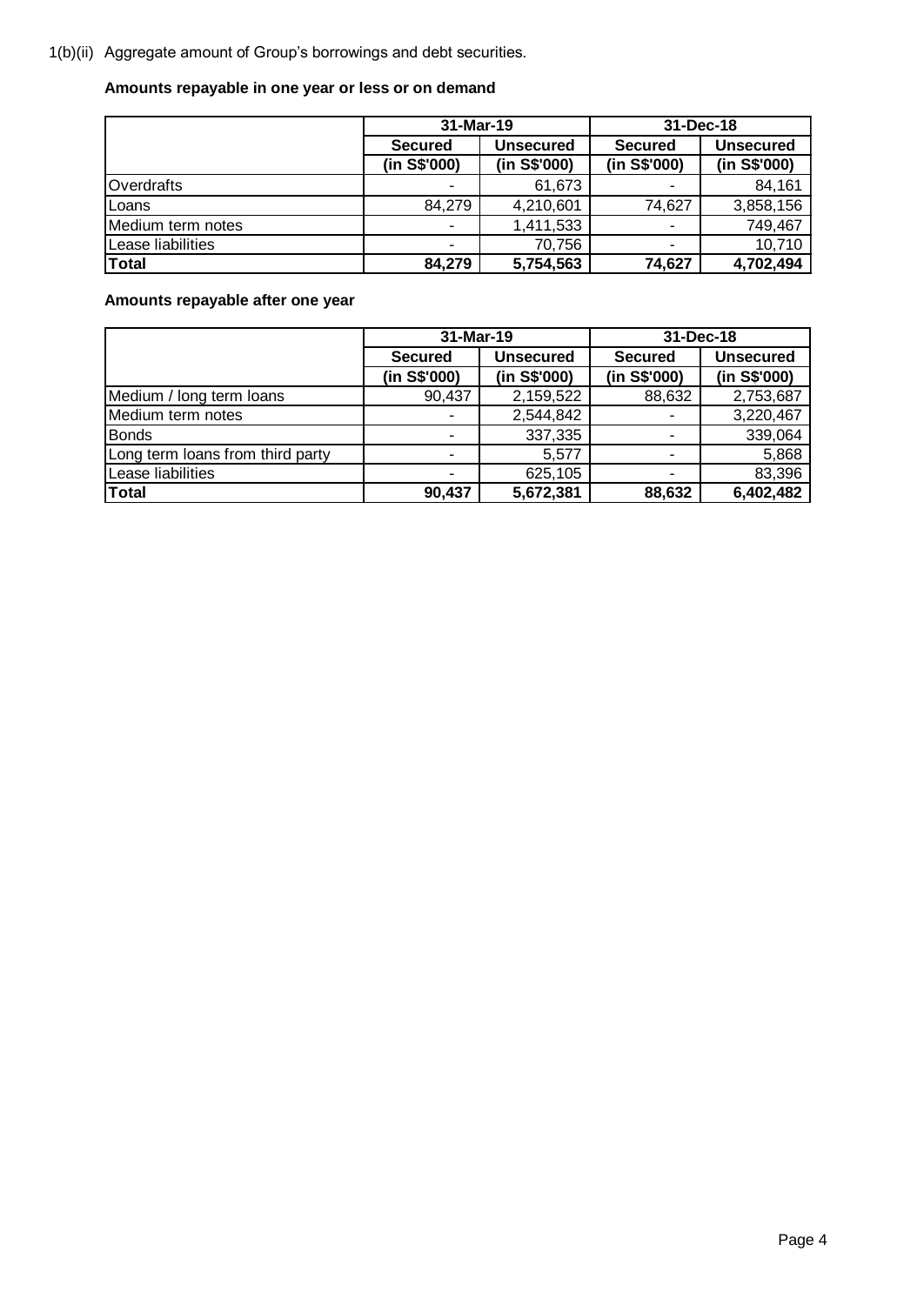|  |                                                                    |  |  | 1(c) A statement of cash flows (for the Group), together with a comparative statement for the corresponding |  |  |
|--|--------------------------------------------------------------------|--|--|-------------------------------------------------------------------------------------------------------------|--|--|
|  | period of the immediately preceding financial year is as follows:- |  |  |                                                                                                             |  |  |

|                                                                                                                             | Group      |                       |  |  |  |
|-----------------------------------------------------------------------------------------------------------------------------|------------|-----------------------|--|--|--|
| (in S\$'000)                                                                                                                |            | <b>3 Months Ended</b> |  |  |  |
|                                                                                                                             | 31-Mar-19  | 31-Mar-18             |  |  |  |
| Cash flow from operating activities                                                                                         |            |                       |  |  |  |
| <b>Profit before taxation</b>                                                                                               | 179,730    | 184,095               |  |  |  |
| Adjustments for:                                                                                                            |            |                       |  |  |  |
| Allowance for doubtful debts                                                                                                | 8,250      | 2,887                 |  |  |  |
| Amortisation of intangible assets, depreciation of property, plant<br>and equipment and depreciation of right-of-use assets | 124,701    |                       |  |  |  |
|                                                                                                                             |            | 95,687                |  |  |  |
| Cost of share-based payment<br>Fair value of biological assets                                                              | 5,973      | 3,543                 |  |  |  |
| Gain on disposal of subsidiary                                                                                              | 1,035      | 4,088                 |  |  |  |
|                                                                                                                             | (588)      | (5,682)               |  |  |  |
| Loss on disposal of jointly controlled entity                                                                               | 1,147      | 23,967                |  |  |  |
| Loss/(gain) on disposal of property, plant and equipment and<br>intangible assets                                           | 579        | (14, 780)             |  |  |  |
| Interest income                                                                                                             | (37, 461)  | (22, 300)             |  |  |  |
| Interest expense                                                                                                            | 141,148    | 109,690               |  |  |  |
| Inventories written down, net                                                                                               | 120        | 4,943                 |  |  |  |
| Share of results from jointly controlled entities and associates                                                            | (5, 213)   | (12, 298)             |  |  |  |
| Operating cash flow before reinvestment in working capital                                                                  | 419,421    | 373,840               |  |  |  |
| Increase in inventories                                                                                                     | (131, 418) | (342, 766)            |  |  |  |
| Increase in receivables and other current assets                                                                            | (151, 877) | (235, 683)            |  |  |  |
| Increase in advance payments to suppliers                                                                                   | (202, 622) | (46, 281)             |  |  |  |
| (Increase)/decrease in margin account with brokers                                                                          | (91, 354)  | 42,046                |  |  |  |
| Increase/(decrease) in payables and other current liabilities                                                               | 787,047    | (104, 279)            |  |  |  |
| Cash flow generated from/(used in) operations                                                                               | 629,197    | (313, 123)            |  |  |  |
| Interest income received                                                                                                    | 37,461     | 22,300                |  |  |  |
| Interest expense paid                                                                                                       | (147, 788) | (124, 738)            |  |  |  |
| Tax paid                                                                                                                    | (14, 193)  | (23, 170)             |  |  |  |
| Net cash flow generated from/(used in) operating activities                                                                 | 504,677    | (438, 731)            |  |  |  |
| Cash flow from investing activities                                                                                         |            |                       |  |  |  |
| Proceeds from disposal of property, plant and equipment                                                                     | 3,319      | 49,401                |  |  |  |
| Purchase of property, plant and equipment                                                                                   | (126, 880) | (163, 955)            |  |  |  |
| Purchase of intangible assets                                                                                               | (3, 404)   | (2, 120)              |  |  |  |
| Acquisition of subsidiaries, net of cash acquired                                                                           | (66, 326)  |                       |  |  |  |
| Investment/loan to associates and jointly controlled entities, net                                                          | (4,202)    | (55, 503)             |  |  |  |
| Proceeds from disposal of jointly controlled entity                                                                         | 3,922      | 184,506               |  |  |  |
| Proceeds from divestment of subsidiary                                                                                      | 1,817      | 17,228                |  |  |  |
| Net cash flow (used in)/generated from investing activities                                                                 | (191,754)  | 29,557                |  |  |  |
| Cash flow from financing activities                                                                                         |            |                       |  |  |  |
| (Repayment of)/proceeds from borrowings, net                                                                                | (284, 824) | 334,123               |  |  |  |
| Repayment of lease liabilities                                                                                              | (14, 489)  |                       |  |  |  |
| Proceeds from issuance of shares on exercise of share options                                                               |            | 2,089                 |  |  |  |
| Proceeds from conversion of warrants                                                                                        |            | 71,782                |  |  |  |
| Payment from capital securities distribution                                                                                | (27, 780)  | (27, 331)             |  |  |  |
| Net cash flow (used in)/generated from financing activities                                                                 | (327, 093) | 380,663               |  |  |  |
| Net effect of exchange rate changes on cash and cash                                                                        |            |                       |  |  |  |
| equivalents                                                                                                                 | (19, 774)  | (38, 214)             |  |  |  |
| Net decrease in cash and cash equivalents                                                                                   | (33, 944)  | (66, 725)             |  |  |  |
| Cash and cash equivalents at the beginning of the period                                                                    | 2,393,146  | 1,881,807             |  |  |  |
| Cash and cash equivalents* at the end of the period                                                                         | 2,359,202  | 1,815,082             |  |  |  |

\*Cash and cash equivalents include cash and bank balances, fixed deposits less overdrafts and deposits committed.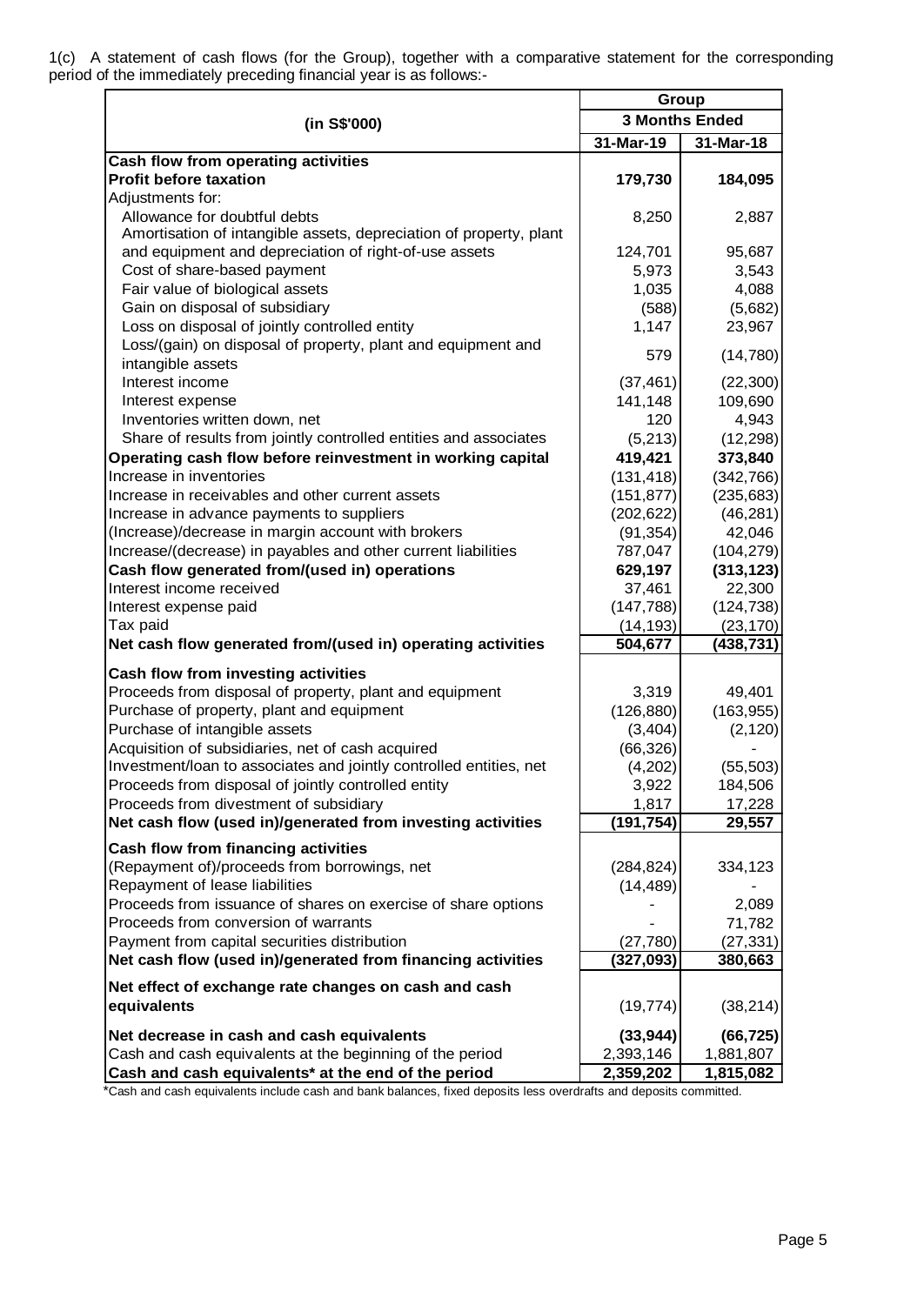1(d)(i) A statement (for the Issuer and Group) showing either (i) all changes in equity, or (ii) changes in equity other than those arising from capitalisation issues and distributions to shareholders, together with a comparative statement for the corresponding period of the immediately preceding financial year.

|                                                |                |                 |            |                          | Attributable to owners of the Company |            |              |                          |              |           |                  |               |
|------------------------------------------------|----------------|-----------------|------------|--------------------------|---------------------------------------|------------|--------------|--------------------------|--------------|-----------|------------------|---------------|
|                                                |                |                 |            |                          | Foreign                               |            |              |                          |              |           |                  |               |
|                                                |                |                 |            |                          | currency                              | Fair value | Share-based  |                          |              |           | Non-             |               |
| <b>3 Months Group</b>                          | Share          | <b>Treasurv</b> | Capital    | Capital                  | translation                           | adjustment | compensation | Revenue                  | <b>Total</b> |           | Controlling      | <b>Total</b>  |
|                                                | capital        | shares          | securities | reserves                 | reserves                              | reserves   | reserves     | reserves                 | reserves     | Total     | <b>Interests</b> | <b>Equity</b> |
|                                                | \$'000         | \$'000          | \$'000     | \$'000                   | \$'000                                | \$'000     | \$'000       | \$'000                   | \$'000       | \$'000    | \$'000           | \$'000        |
| At 1 January 2019                              | 3,748,994      | (166, 280)      | 1,046,406  | 295,563                  | (1,069,917)                           | (327, 545) | 127,315      | 2,670,830                | 1,696,246    | 6,325,366 | 138,690          | 6,464,056     |
| Profit for the period                          |                |                 |            |                          |                                       |            |              | 168,876                  | 168,876      | 168,876   | (10,013)         | 158,863       |
| Other comprehensive income                     |                |                 |            |                          |                                       |            |              |                          |              |           |                  |               |
| Net loss on fair value changes during the      |                |                 |            |                          |                                       | (17, 319)  |              |                          | (17, 319)    | (17, 319) |                  | (17, 319)     |
| financial period                               |                |                 |            |                          |                                       |            |              |                          |              |           |                  |               |
| Recognised in the profit and loss account on   |                |                 |            |                          |                                       |            |              |                          |              |           |                  |               |
| occurrence of hedged transactions              |                |                 |            |                          |                                       | (20, 511)  |              |                          | (20, 511)    | (20, 511) |                  | (20, 511)     |
| Foreign currency translation adjustment        |                |                 |            | $\overline{\phantom{a}}$ | (14, 364)                             |            |              |                          | (14, 364)    | (14, 364) | (730)            | (15,094)      |
| Share of other comprehensive income of jointly |                |                 |            | $\overline{\phantom{a}}$ | (7,716)                               |            |              | $\overline{\phantom{a}}$ | (7,716)      | (7,716)   |                  | (7, 716)      |
| controlled entities and associates             |                |                 |            |                          |                                       |            |              |                          |              |           |                  |               |
| Other comprehensive income for the financial   | ٠              | $\blacksquare$  |            | $\blacksquare$           | (22,080)                              | (37, 830)  |              | $\blacksquare$           | (59, 910)    | (59, 910) | (730)            | (60, 640)     |
| period, net of tax                             |                |                 |            |                          |                                       |            |              |                          |              |           |                  |               |
| Total comprehensive income for the period      | $\blacksquare$ |                 |            |                          | (22,080)                              | (37, 830)  |              | 168,876                  | 108,966      | 108,966   | (10, 743)        | 98,223        |
| Contributions by and distributions to owners   |                |                 |            |                          |                                       |            |              |                          |              |           |                  |               |
| Share-based expense                            |                |                 |            | $\overline{\phantom{a}}$ |                                       |            | 5,973        |                          | 5,973        | 5,973     |                  | 5,973         |
| Accrued capital securities distribution        |                |                 | 13,262     |                          |                                       |            |              | (13, 262)                | (13,262)     |           |                  |               |
| Payment of capital securities distribution     |                |                 | (27, 780)  |                          |                                       |            |              |                          |              | (27,780)  |                  | (27, 780)     |
| Total contributions by and distributions to    | $\blacksquare$ |                 | (14, 518)  | $\overline{\phantom{a}}$ |                                       |            | 5,973        | (13, 262)                | (7, 289)     | (21, 807) |                  | (21, 807)     |
| <b>lowners</b>                                 |                |                 |            |                          |                                       |            |              |                          |              |           |                  |               |
| Changes in ownership interests in              |                |                 |            |                          |                                       |            |              |                          |              |           |                  |               |
| subsidiaries                                   |                |                 |            |                          |                                       |            |              |                          |              |           |                  |               |
| Acquisition of subsidiaries                    |                |                 |            |                          |                                       |            |              |                          |              |           | 26,536           | 26,536        |
| Total changes in ownership interests in        | $\blacksquare$ |                 |            | ٠                        |                                       |            |              | $\blacksquare$           |              |           | 26,536           | 26,536        |
| subsidiaries                                   |                |                 |            |                          |                                       |            |              |                          |              |           |                  |               |
| Total transactions with owners in their        | $\blacksquare$ | $\blacksquare$  | (14, 518)  | $\blacksquare$           |                                       |            | 5,973        | (13, 262)                | (7, 289)     | (21, 807) | 26,536           | 4,729         |
| capacity as owners<br>At 31 March 2019         | 3,748,994      | (166, 280)      | 1,031,888  | 295,563                  | (1,091,997)                           | (365, 375) | 133,288      | 2,826,444                | 1,797,923    | 6,412,525 | 154,483          | 6,567,008     |
|                                                |                |                 |            |                          |                                       |            |              |                          |              |           |                  |               |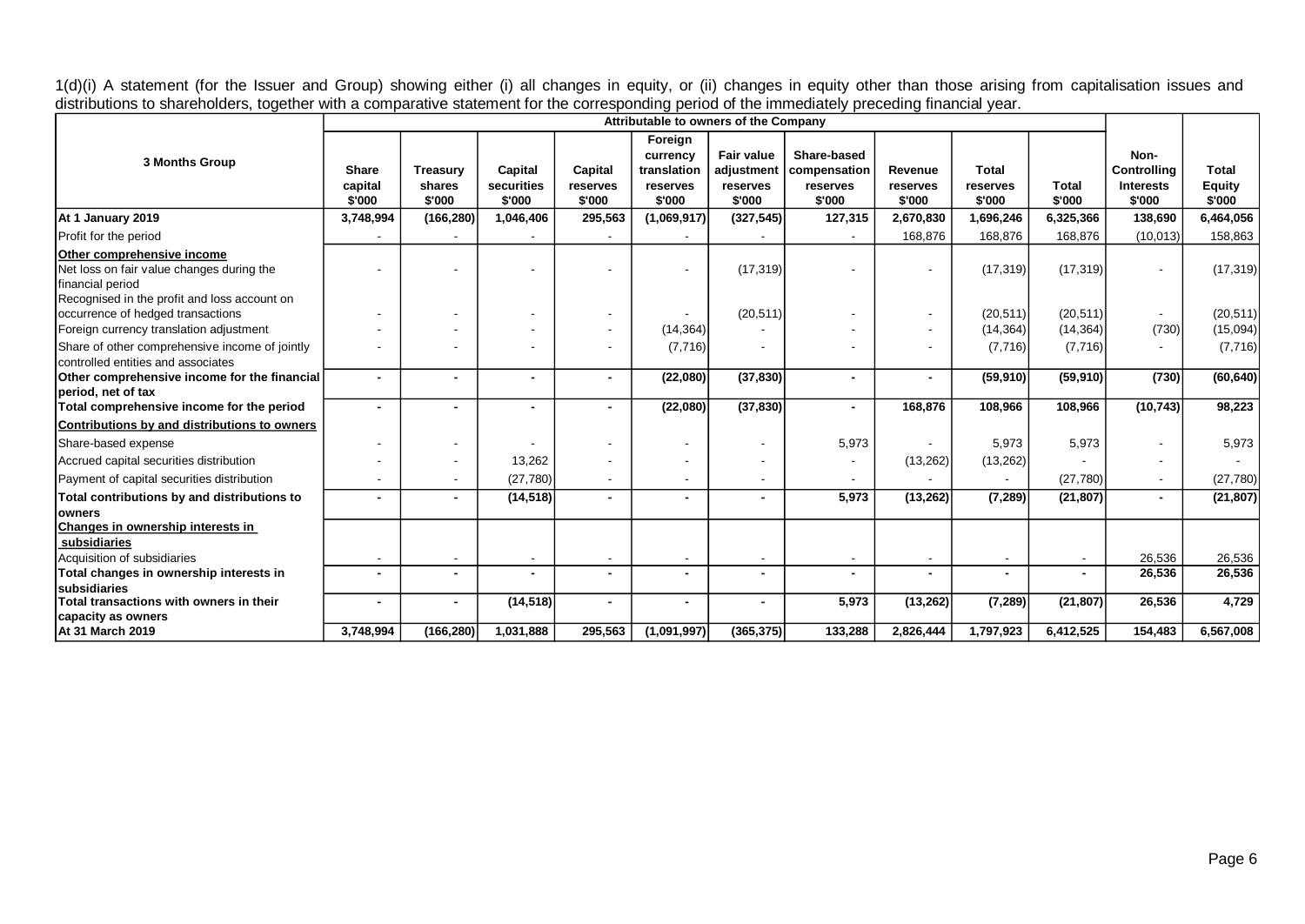|                                                                                                               |                                   |                                     |                                 |                               | Attributable to owners of the Company                    |                                                       |                                                   |                               |                             |                 |                                                   |                                  |
|---------------------------------------------------------------------------------------------------------------|-----------------------------------|-------------------------------------|---------------------------------|-------------------------------|----------------------------------------------------------|-------------------------------------------------------|---------------------------------------------------|-------------------------------|-----------------------------|-----------------|---------------------------------------------------|----------------------------------|
| 3 Months Group                                                                                                | <b>Share</b><br>capital<br>\$'000 | <b>Treasury</b><br>shares<br>\$'000 | Capital<br>securities<br>\$'000 | Capital<br>reserves<br>\$'000 | Foreign<br>currency<br>translation<br>reserves<br>\$'000 | <b>Fair value</b><br>adjustment<br>reserves<br>\$'000 | Share-based<br>compensation<br>reserves<br>\$'000 | Revenue<br>reserves<br>\$'000 | Total<br>reserves<br>\$'000 | Total<br>\$'000 | Non-<br>Controlling<br><b>Interests</b><br>\$'000 | Total<br><b>Equity</b><br>\$'000 |
| At 1 January 2018                                                                                             | 3,674,206                         | (187, 276)                          | 1,045,773                       | 295,563                       | (1,006,585)                                              | (130, 785)                                            | 136,515                                           | 2,616,170                     | 1,910,878                   | 6,443,581       | 177,448                                           | 6,621,029                        |
| Profit for the period                                                                                         |                                   |                                     |                                 |                               |                                                          |                                                       |                                                   | 157,965                       | 157,965                     | 157,965         | (7, 549)                                          | 150,416                          |
| Other comprehensive income                                                                                    |                                   |                                     |                                 |                               |                                                          |                                                       |                                                   |                               |                             |                 |                                                   |                                  |
| Net loss on fair value changes during the<br>financial period<br>Recognised in the profit and loss account on |                                   |                                     |                                 |                               |                                                          | (52, 410)                                             |                                                   | $\overline{\phantom{a}}$      | (52, 410)                   | (52, 410)       |                                                   | (52, 410)                        |
| occurrence of hedged transactions                                                                             |                                   |                                     |                                 |                               |                                                          | (3,869)                                               |                                                   |                               | (3,869)                     | (3,869)         |                                                   | (3,869)                          |
| Foreign currency translation adjustment                                                                       |                                   |                                     |                                 |                               | (86,939)                                                 |                                                       |                                                   |                               | (86,939)                    | (86,939)        | (1,615)                                           | (88, 554)                        |
| Share of other comprehensive income of jointly<br>controlled entities and associates                          |                                   |                                     |                                 | $\blacksquare$                | 11,410                                                   | $\overline{\phantom{a}}$                              |                                                   |                               | 11,410                      | 11,410          |                                                   | 11,410                           |
| Other comprehensive income for the financial<br>period, net of tax                                            | $\blacksquare$                    |                                     |                                 | $\blacksquare$                | (75, 529)                                                | (56, 279)                                             |                                                   | $\sim$                        | (131, 808)                  | (131, 808)      | (1,615)                                           | (133, 423)                       |
| Total comprehensive income for the period                                                                     | $\blacksquare$                    |                                     |                                 |                               | (75, 529)                                                | (56, 279)                                             |                                                   | 157,965                       | 26,157                      | 26,157          | (9, 164)                                          | 16,993                           |
| Contributions by and distributions to owners                                                                  |                                   |                                     |                                 |                               |                                                          |                                                       |                                                   |                               |                             |                 |                                                   |                                  |
| Ilssue of shares on exercise of warrants                                                                      | 71,782                            |                                     |                                 | $\blacksquare$                |                                                          |                                                       |                                                   | $\overline{\phantom{a}}$      |                             | 71,782          | $\overline{\phantom{a}}$                          | 71,782                           |
| Issue of treasury shares on exercise of share<br>options                                                      | 2,089                             | 1,965                               |                                 |                               |                                                          |                                                       | (1,965)                                           | $\overline{\phantom{a}}$      | (1,965)                     | 2,089           |                                                   | 2,089                            |
| Share-based expense                                                                                           | $\blacksquare$                    |                                     |                                 | $\blacksquare$                |                                                          |                                                       | 3,543                                             |                               | 3,543                       | 3,543           |                                                   | 3,543                            |
| Accrued capital securities distribution                                                                       | $\blacksquare$                    |                                     | 13,380                          | $\overline{\phantom{a}}$      |                                                          | $\overline{\phantom{a}}$                              |                                                   | (13, 380)                     | (13,380)                    |                 |                                                   |                                  |
| Payment of capital securities distribution                                                                    |                                   |                                     | (27, 331)                       | $\blacksquare$                |                                                          | $\overline{\phantom{a}}$                              |                                                   |                               |                             | (27, 331)       |                                                   | (27, 331)                        |
| Total contributions by and distributions to                                                                   | 73,871                            | 1,965                               | (13,951)                        | $\blacksquare$                |                                                          |                                                       | 1,578                                             | (13, 380)                     | (11, 802)                   | 50,083          | $\blacksquare$                                    | 50,083                           |
| <b>lowners</b>                                                                                                |                                   |                                     |                                 |                               |                                                          |                                                       |                                                   |                               |                             |                 |                                                   |                                  |
| Total transactions with owners in their                                                                       | 73,871                            | 1,965                               | (13,951)                        | $\blacksquare$                |                                                          |                                                       | 1,578                                             | (13, 380)                     | (11, 802)                   | 50,083          |                                                   | 50,083                           |
| capacity as owners<br>At 31 March 2018                                                                        | 3,748,077                         | (185, 311)                          | 1,031,822                       | 295,563                       | (1,082,114)                                              | (187,064)                                             | 138,093                                           | 2,760,755                     | 1,925,233                   | 6,519,821       | 168,284                                           | 6,688,105                        |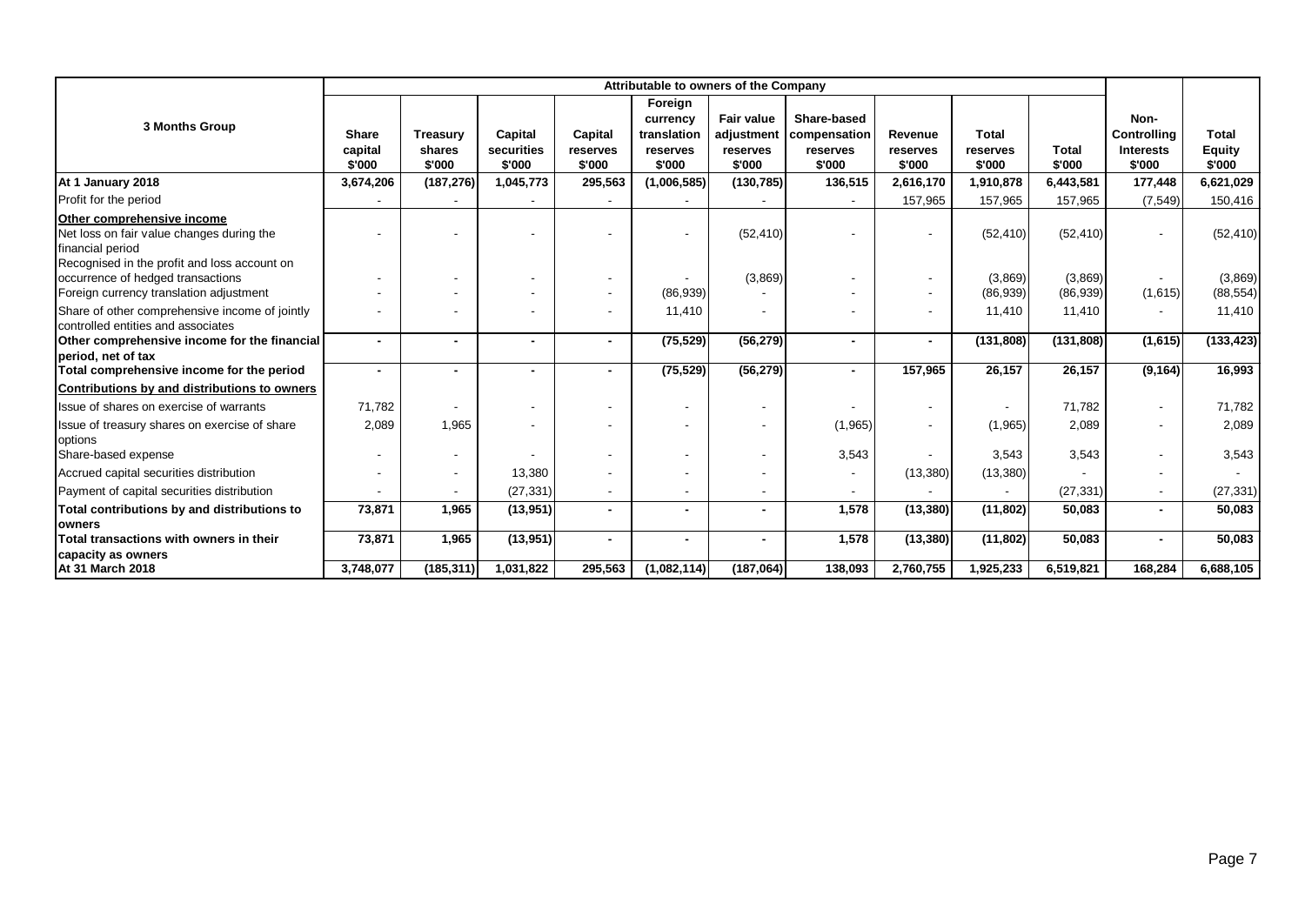|                                                                                   |                                   |                           |                       |                     | Attributable to owners of the Company          |                                             |                                         |                          |                          |                        |
|-----------------------------------------------------------------------------------|-----------------------------------|---------------------------|-----------------------|---------------------|------------------------------------------------|---------------------------------------------|-----------------------------------------|--------------------------|--------------------------|------------------------|
| 3 months Company                                                                  | <b>Share</b><br>capital<br>\$'000 | <b>Treasury</b><br>shares | Capital<br>securities | Capital<br>reserves | Foreign<br>currency<br>translation<br>reserves | <b>Fair value</b><br>adjustment<br>reserves | Share-based<br>compensation<br>reserves | Revenue<br>reserves      | <b>Total</b><br>reserves | <b>Total</b><br>\$'000 |
| At 1 January 2019                                                                 | 3,748,994                         | \$'000<br>(166, 280)      | \$'000<br>1,046,406   | \$'000<br>140,486   | \$'000<br>(2,053)                              | \$'000<br>(327, 539)                        | \$'000<br>127,315                       | \$'000<br>3,781,319      | \$'000<br>3,719,528      | 8,348,648              |
| Profit for the period                                                             |                                   |                           |                       |                     |                                                |                                             |                                         | 466,436                  | 466,436                  | 466,436                |
| Other comprehensive income                                                        |                                   |                           |                       |                     |                                                |                                             |                                         |                          |                          |                        |
| Net loss on fair value changes during the<br>financial period                     |                                   |                           |                       |                     |                                                | (17, 319)                                   |                                         |                          | (17, 319)                | (17, 319)              |
| Recognised in the profit and loss account on<br>occurrence of hedged transactions |                                   |                           |                       |                     |                                                | (20, 511)                                   |                                         |                          | (20, 511)                | (20, 511)              |
| Foreign currency translation adjustment                                           |                                   | $\overline{a}$            |                       |                     | (42, 731)                                      | $\overline{a}$                              |                                         | $\overline{\phantom{0}}$ | (42, 731)                | (42, 731)              |
| Other comprehensive income for the financial<br>period, net of tax                |                                   |                           | $\blacksquare$        |                     | (42, 731)                                      | (37, 830)                                   |                                         | ۰.                       | (80, 561)                | (80, 561)              |
| Total comprehensive income for the period                                         |                                   |                           | $\blacksquare$        |                     | (42, 731)                                      | (37, 830)                                   |                                         | 466,436                  | 385,875                  | 385,875                |
| Contributions by and distributions to owners                                      |                                   |                           |                       |                     |                                                |                                             |                                         |                          |                          |                        |
| Share-based expense                                                               |                                   |                           |                       |                     |                                                | $\overline{\phantom{0}}$                    | 5,973                                   |                          | 5,973                    | 5,973                  |
| Accrued capital securities distribution                                           |                                   |                           | 13,262                |                     |                                                |                                             |                                         | (13, 262)                | (13, 262)                |                        |
| Payment of capital securities distribution                                        |                                   |                           | (27,780)              |                     |                                                | $\blacksquare$                              |                                         |                          |                          | (27, 780)              |
| Total contributions by and distributions to<br>owners                             |                                   |                           | (14, 518)             |                     |                                                | $\blacksquare$                              | 5,973                                   | (13, 262)                | (7, 289)                 | (21, 807)              |
| Total transactions with owners in their                                           | $\blacksquare$                    |                           | (14, 518)             | $\blacksquare$      |                                                | ۰                                           | 5,973                                   | (13, 262)                | (7, 289)                 | (21, 807)              |
| capacity as owners<br><b>At 31 March 2019</b>                                     | 3,748,994                         | (166, 280)                | 1,031,888             | 140,486             | (44, 784)                                      | (365, 369)                                  | 133,288                                 | 4,234,493                | 4,098,114                | 8,712,716              |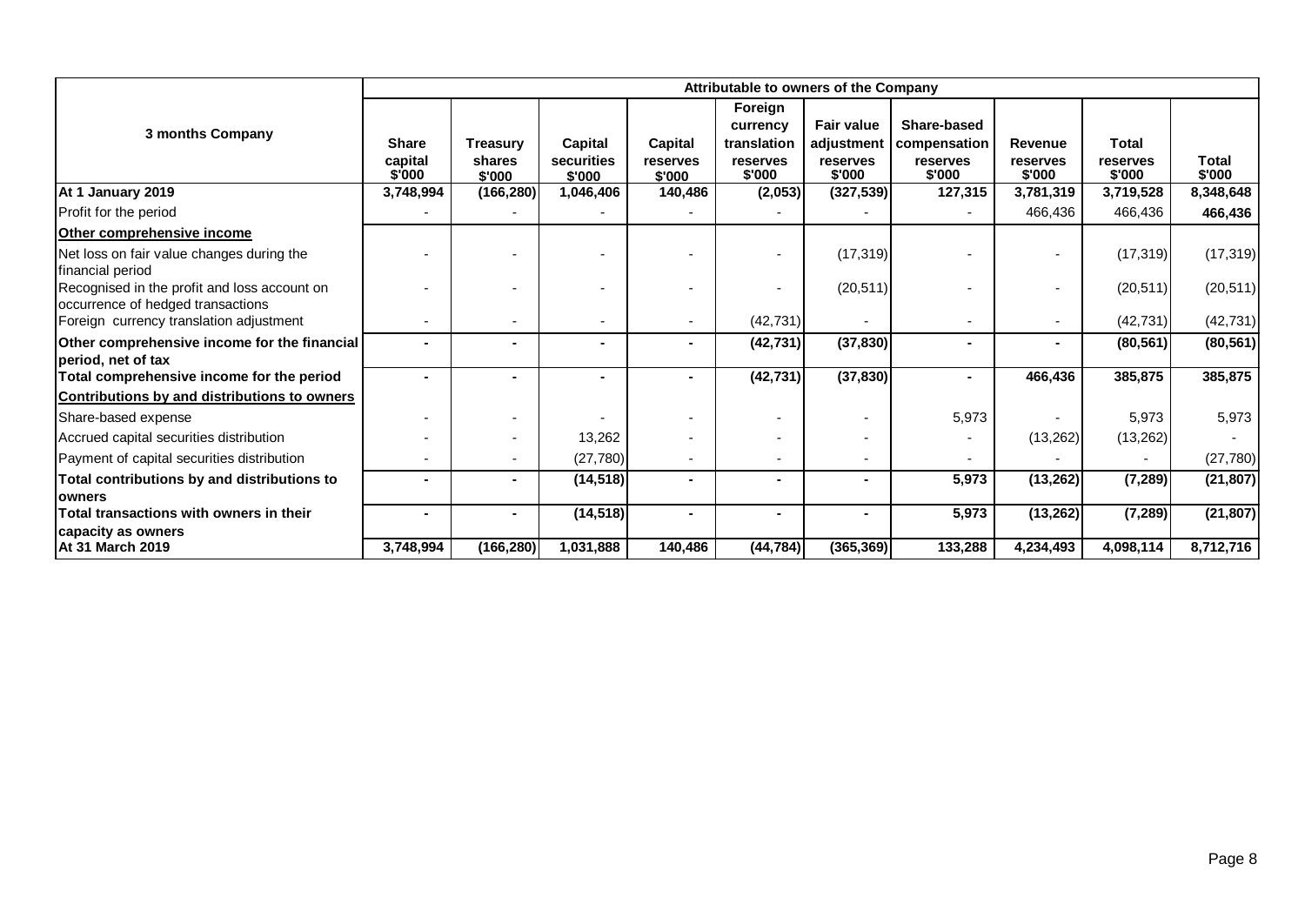|                                                                                   |                   |                      |                     |                   | Attributable to owners of the Company |                      |                    |                     |                     |                     |
|-----------------------------------------------------------------------------------|-------------------|----------------------|---------------------|-------------------|---------------------------------------|----------------------|--------------------|---------------------|---------------------|---------------------|
|                                                                                   |                   |                      |                     |                   | Foreign                               |                      |                    |                     |                     |                     |
| 3 months Company                                                                  |                   |                      |                     |                   | currency                              | <b>Fair value</b>    | <b>Share-based</b> |                     |                     |                     |
|                                                                                   | <b>Share</b>      | <b>Treasury</b>      | Capital             | <b>Capital</b>    | translation                           | adjustment           | compensation       | <b>Revenue</b>      | <b>Total</b>        |                     |
|                                                                                   | capital<br>\$'000 | shares               | securities          | reserves          | reserves                              | reserves             | reserves           | reserves            | reserves            | <b>Total</b>        |
| At 1 January 2018                                                                 | 3,674,206         | \$'000<br>(187, 276) | \$'000<br>1,045,773 | \$'000<br>140,486 | \$'000<br>(141, 027)                  | \$'000<br>(130, 779) | \$'000<br>136,515  | \$'000<br>1,544,396 | \$'000<br>1,549,591 | \$'000<br>6,082,294 |
| Profit for the period                                                             |                   |                      |                     |                   |                                       |                      |                    | 1,998,449           | 1,998,449           | 1,998,449           |
| Other comprehensive income                                                        |                   |                      |                     |                   |                                       |                      |                    |                     |                     |                     |
| Net loss on fair value changes during the<br>financial period                     |                   |                      |                     |                   |                                       | (52, 410)            |                    |                     | (52, 410)           | (52, 410)           |
| Recognised in the profit and loss account on<br>occurrence of hedged transactions |                   |                      |                     |                   |                                       | (3,869)              |                    | $\blacksquare$      | (3,869)             | (3,869)             |
| Foreign currency translation adjustment                                           |                   |                      |                     |                   | (121, 406)                            | $\blacksquare$       |                    | $\blacksquare$      | (121, 406)          | (121, 406)          |
| Other comprehensive income for the financial                                      |                   |                      | $\sim$              |                   | (121, 406)                            | (56, 279)            |                    | $\sim$              | (177, 685)          | (177, 685)          |
| period, net of tax                                                                |                   |                      |                     |                   |                                       |                      |                    |                     |                     |                     |
| Total comprehensive income for the period                                         |                   |                      |                     |                   | (121, 406)                            | (56, 279)            |                    | 1,998,449           | 1,820,764           | 1,820,764           |
| Contributions by and distributions to owners                                      |                   |                      |                     |                   |                                       |                      |                    |                     |                     |                     |
| Ilssue of shares on exercise of warrants                                          | 71,782            |                      |                     |                   |                                       |                      |                    |                     |                     | 71,782              |
| Issue of shares on exercise of share options                                      | 2,089             | 1,965                |                     |                   |                                       |                      | (1,965)            |                     | (1,965)             | 2,089               |
| Share-based expense                                                               |                   |                      |                     |                   |                                       |                      | 3,543              |                     | 3,543               | 3,543               |
| Accrued capital securities distribution                                           |                   |                      | 13,380              |                   |                                       |                      |                    | (13, 380)           | (13, 380)           |                     |
| Payment of capital securities distribution                                        |                   |                      | (27, 331)           |                   |                                       |                      |                    |                     |                     | (27, 331)           |
| Total contributions by and distributions to                                       | 73,871            | 1,965                | (13,951)            |                   |                                       | $\blacksquare$       | 1,578              | (13, 380)           | (11, 802)           | 50,083              |
| <b>lowners</b>                                                                    |                   |                      |                     |                   |                                       |                      |                    |                     |                     |                     |
| Total transactions with owners in their                                           | 73,871            | 1,965                | (13,951)            |                   |                                       | ٠                    | 1,578              | (13, 380)           | (11, 802)           | 50,083              |
| capacity as owners<br>At 31 March 2018                                            | 3,748,077         | (185, 311)           | 1,031,822           | 140,486           | (262, 433)                            | (187, 058)           | 138,093            | 3,529,465           | 3,358,553           | 7,953,141           |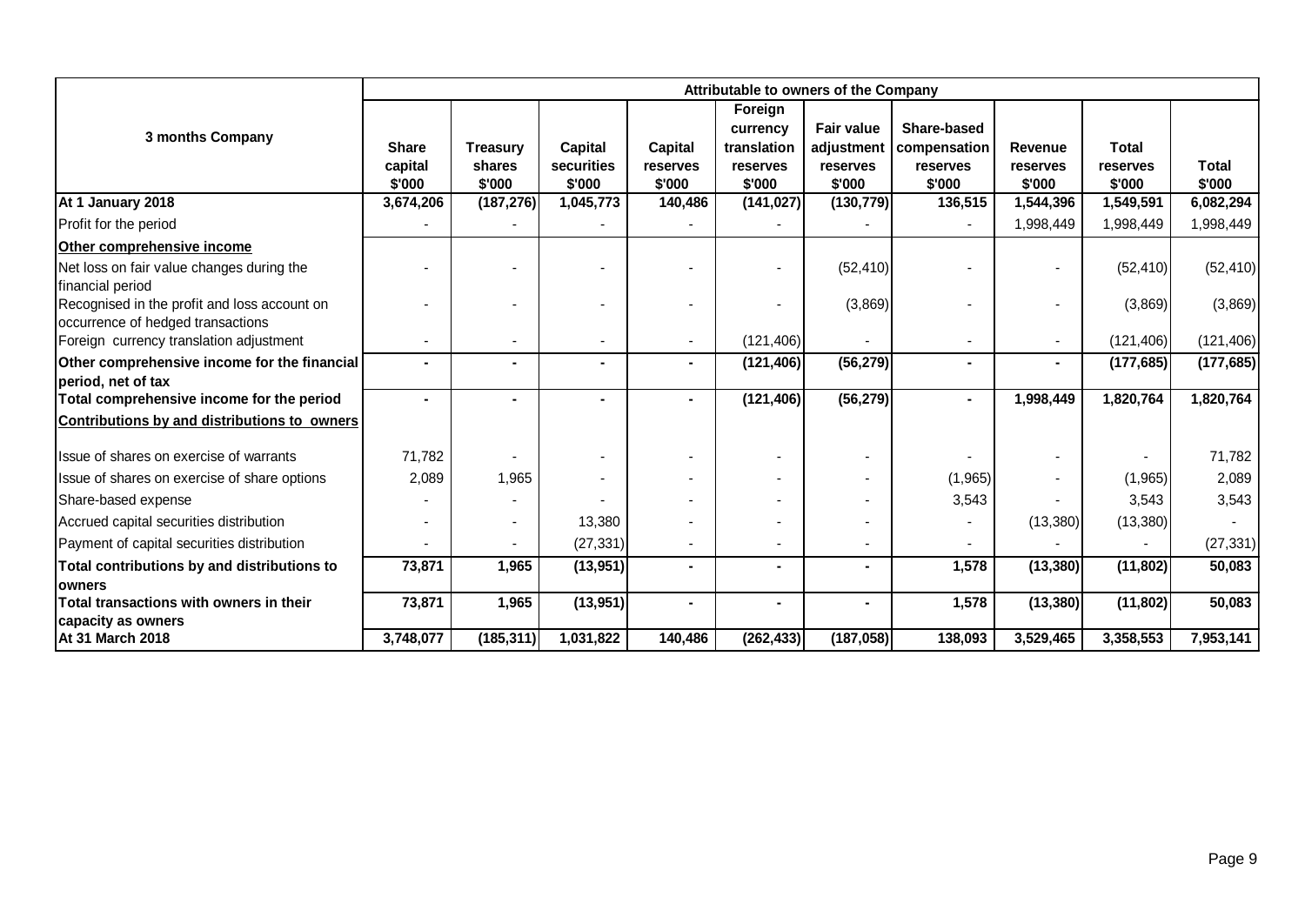1(d)(ii) Details of any changes in the Company's share capital arising from rights issue, bonus issue, share buy-backs, exercise of share options or warrants, conversion of other issues of equity securities, issue of shares for cash or as consideration for acquisition or for any other purpose since the end of the previous period reported on. State also the number of shares that may be issued on conversion of all the outstanding convertibles, as well as the number of shares held as treasury shares, if any, against the total number of issued shares excluding treasury shares of the issuer, as at the end of the current financial period reported on and as at the end of the corresponding period of the immediately preceding financial year.

|                                       | 31-Mar-19   | 31-Dec-18   |
|---------------------------------------|-------------|-------------|
| Shares to be issued upon exercise of: |             |             |
| Share options                         | 68,762,000  | 68,952,000  |
| Share Grant*                          | 37.471.277  | 37,601,452  |
| lTotal number of shares               | 106,233,277 | 106,553,452 |

\**Share Grant:* This above includes 9,178,000 (2018: 9,178,000) and 17,551,973 performance share awards (2018: 17,645,073) which will be governed by the terms and conditions of the plan, including the achievement of pre-determined targets during the three-year performance period. The number of shares delivered pursuant to the award granted will range from 0% to 192.5% and 0% to 200.0% respectively, of the base award.

1(d)(iii) To show the total number of issued shares excluding treasury shares as at the end of the current financial period and as at the end of the immediately preceding year.

|                                                                                   | 31-Mar-19        | 31-Dec-18      |
|-----------------------------------------------------------------------------------|------------------|----------------|
| <b>Issued, fully paid shares:</b>                                                 |                  |                |
| Balance number of shares as at the beginning of period                            | 3,271,018,657    | 3,221,044,910  |
| Issue of shares on exercise of warrants                                           |                  | 49,973,747     |
| Total no. of shares outstanding as at the end of period                           | 3,271,018,657    | 3,271,018,657  |
| Total no. of shares held as treasury shares                                       | (88, 589, 323)   | (88, 589, 323) |
| Total no. of shares outstanding as at the end of period<br>net of treasury shares | 3, 182, 429, 334 | 3,182,429,334  |

1(d)(iv) A statement showing all sales, transfers, disposal, cancellation and/or use of treasury shares as at the end of the current financial period reported on.

NIL

2. Whether the figures have been audited or reviewed and in accordance with which auditing standard or practice.

The financial statements presented above have not been audited or reviewed.

3. Where the figures have been audited or reviewed, the auditors' report (including any qualifications or emphasis of a matter).

N. A.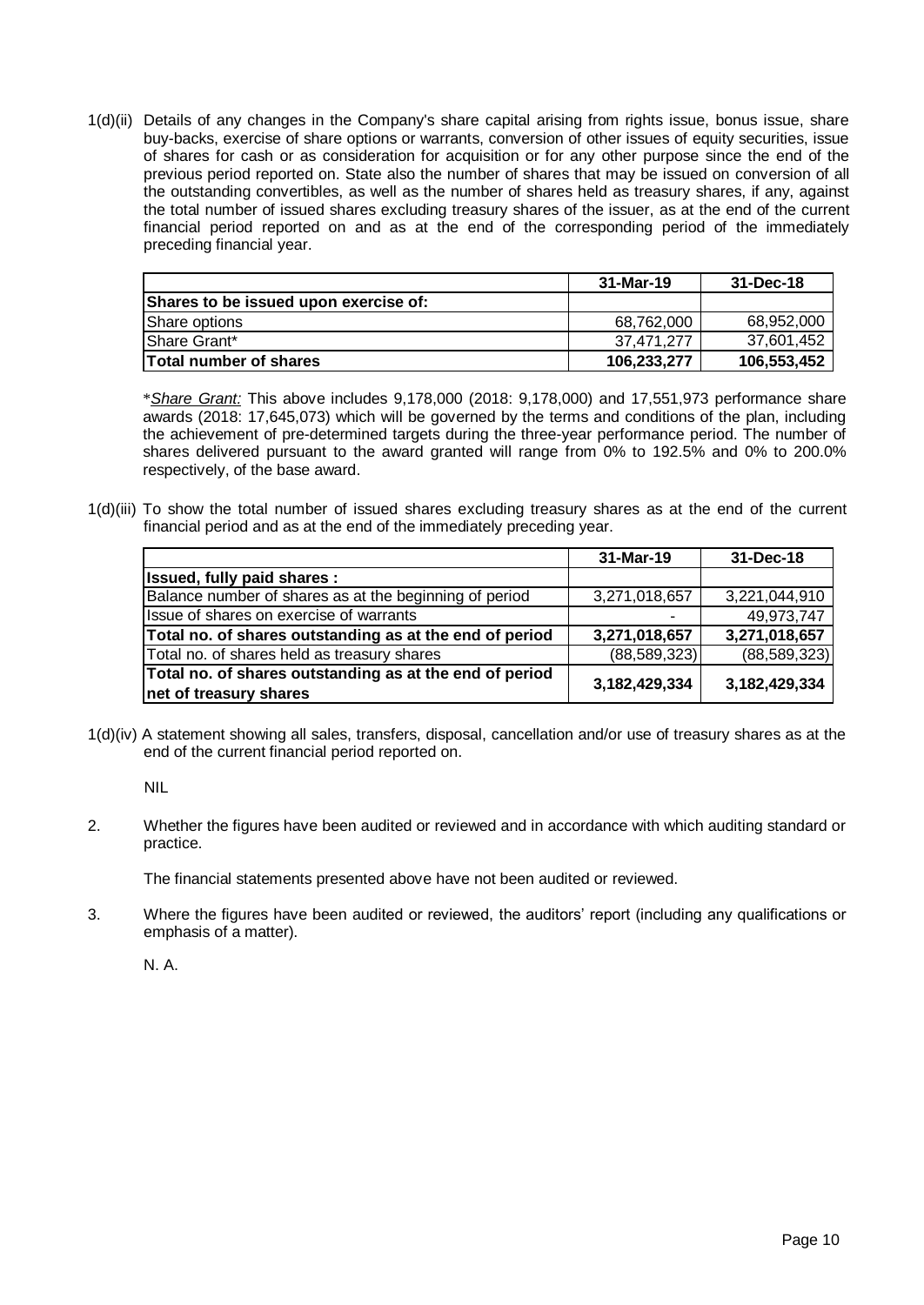4. Whether the same accounting policies and methods of computation as in the issuer's most recently audited annual financial statements have been applied.

SFRS(I) 16 is effective from 1 January 2019, and the Group has adopted modified retrospective approach which do not require any restatement of prior period financial statements.

Adoption of this new standard has resulted in most leases being recognised on balance sheet, with exemption of short-term and low value assets' leases. Under this new standard, at the commencement of a lease, a "right-of-use asset" and a "lease liability" for lease payments are recognised on the balance sheet. This new standard also requires separate recognition of finance charge on the lease liability and depreciation on the right-of-use asset in the profit and loss account.

Except as discussed above, the adoption of these new / revised standards and interpretations did not result in significant changes to the Group's accounting policies, which are consistent with those used in the audited financial statements as at 31 December 2018.

5. If there are any changes in the accounting policies and methods of computation, including any required by an accounting standard, what has changed, as well as the reasons for, and the effect of, the changes.

The Group has applied the same accounting policies and methods of computation in the preparation of the financial statements for the current reporting period compared with the audited financial statements as at 31 December 2018, except, for the adoption of SFRS(I) 16 that is mandatory for financial years beginning on or after 1 January 2019.

 As at 1 January 2019, the adoption of SFRS(I) 16 resulted in the following key effects to the balance sheet of the Group:

| (in S\$'000)                  | Group     |
|-------------------------------|-----------|
|                               | 01-Jan-19 |
| <b>Assets</b>                 |           |
| Property, plant and equipment | (76, 819) |
| Right-of-use assets           | 706,818   |
| Other current assets          | (24,200)  |
|                               | 605,799   |
| <b>Liabilities</b>            |           |
| Lease liabilities             | 699,905   |
| Finance lease liabilities     | (94,106)  |
|                               | 605,799   |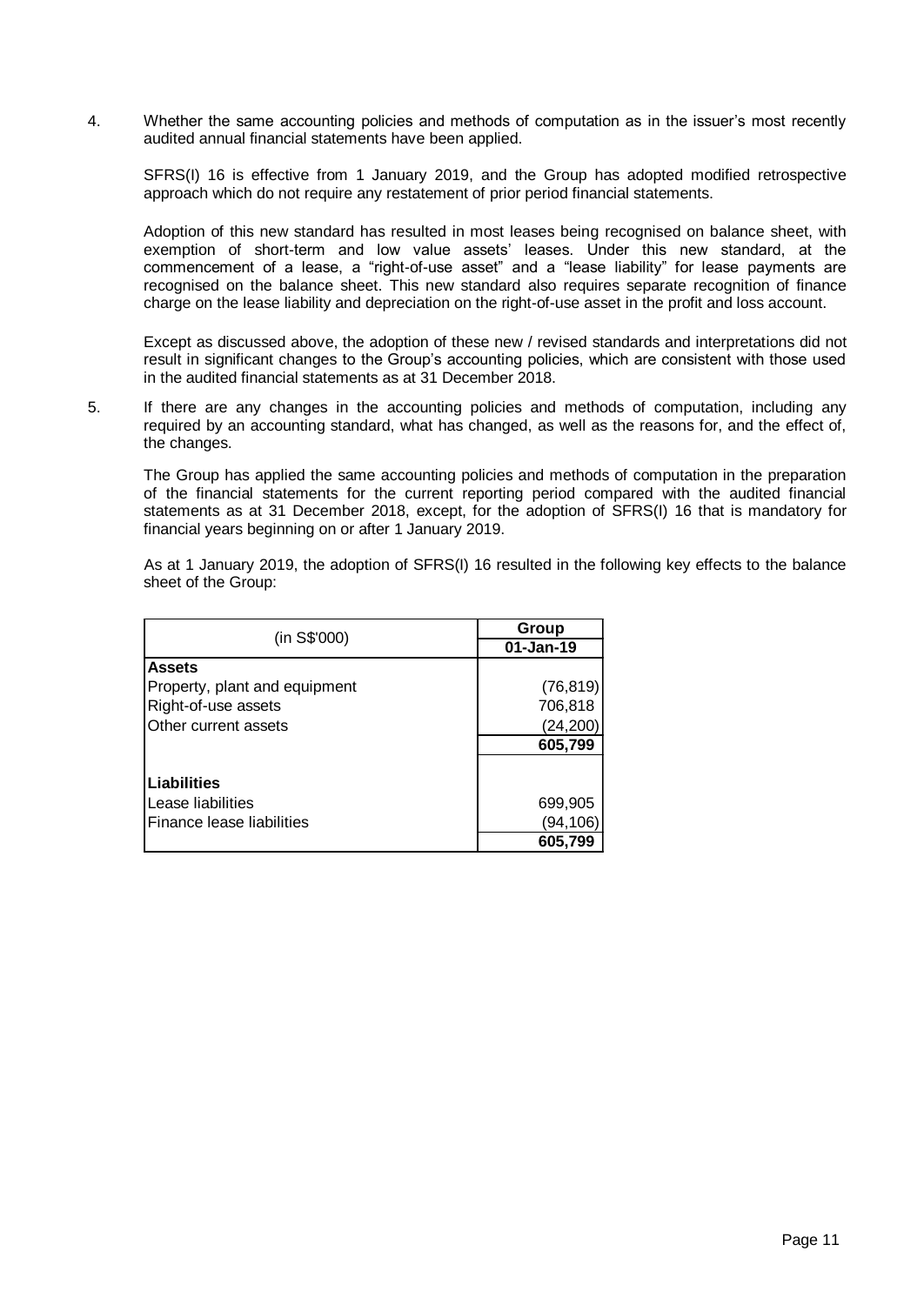6. Earnings per ordinary share of the Group for the current financial period reported and for the corresponding period of the immediately preceding financial year, after deducting any provision for preference dividends.

|                                                                          | Group                 |               |  |
|--------------------------------------------------------------------------|-----------------------|---------------|--|
| <b>Reported EPS</b>                                                      | <b>3 Months Ended</b> |               |  |
|                                                                          | 31-Mar-19             | 31-Mar-18     |  |
| (a) Based on weighted average no. of shares<br>(cents/share)             | 4.89                  | 4.57          |  |
| (b) Based on fully diluted basis (cents/share)                           | 4.83                  | 4.51          |  |
| Weighted average no. of shares applicable to<br>basic earnings per share | 3,182,429,334         | 3,163,200,430 |  |
| Weighted average no. of shares based on fully<br>diluted basis           | 3,221,186,059         | 3,207,229,897 |  |

#### **Reported earnings per ordinary share**

- 7. Net asset value (for the Issuer and Group) per ordinary share based on the total number of issued shares of the issuer at the end of the:
	- (a) current financial period reported on; and
	- (b) immediately preceding financial year.

|                                                | Group     |           | Company   |           |
|------------------------------------------------|-----------|-----------|-----------|-----------|
|                                                | As at     | As at     | As at     | As at     |
| (In cents per share)                           | 31-Mar-19 | 31-Dec-18 | 31-Mar-19 | 31-Dec-18 |
| Net asset value (NAV) per ordinary share       |           |           |           |           |
| based on issued share capital as at end of the | 196.04    | 193.38    | 266.36    | 255.23    |
| period                                         |           |           |           |           |

Net asset value (excluding capital securities) for the Group per ordinary share based on issued share capital at 31 March 2019 was 164.49 cents per share (31 December 2018:161.39 cents per share).

- 8. A review of the performance of the Group, to the extent necessary for a reasonable understanding of the Group's business. It must include a discussion of the following:
	- (a) any significant factors that affected the turnover, costs, and earnings of the Group for the current financial period reported on, including (where applicable) seasonal or cyclical factors; and
	- (b) any material factors that affected the cash flow, working capital, assets or liabilities of the Group during the current financial period reported on.

Please refer to the Management Discussion and Analysis ("MDA"), lodged on SGXNET along with the Financial Results statement, for a review of financial and operational performance.

9. Where a forecast, or a prospect statement, has been previously disclosed to shareholders, any variance between it and the actual results.

There was no forecast made by the Company.

10. A commentary at the date of the announcement of the significant trends and competitive conditions of the industry in which the Group operates and any known factors or events that may affect the Group in the next reporting period and the next 12 months.

Please refer to the MDA for a review of financial and operational performance.